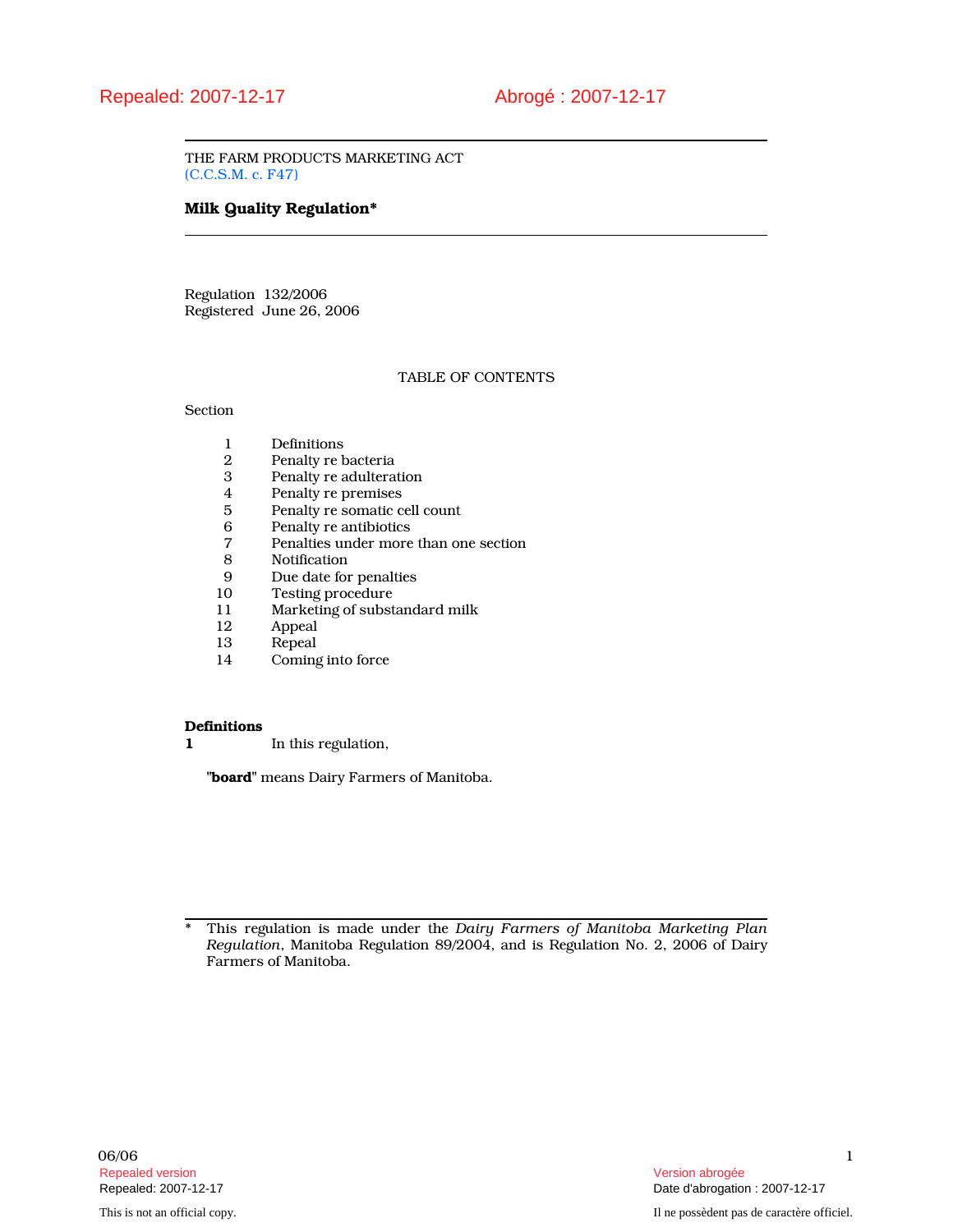"**latest 12-month period**" when used in reference to a contravention, means the 12-month period beginning on the first day of the month 11 months before the month in which the contravention occurred and ending on the last day of the month in which the contravention occurred.

## "substandard milk" means

- (a) contaminated milk or milk diluted with water or adulterated in any other way;
- (b) milk from which any cream has been taken;
- (c) milk to which cream has been added;

(d) milk or cream to which foreign fat, colouring matter, preservative or other chemical substance of any kind has been added;

(e) milk taken from a cow that is diseased at the time the milk is taken from her;

(f) milk that contains an antibiotic or any other substance that inhibits the growth of a bacteria culture;

(g) milk that has a bacterial count of 122,000 or more per millilitre on the imuno-fluoro-electronic method;

(h) milk that has a somatic cell count of 500,000 or more per millilitre;

(i) milk that has any disagreeable odour, taste or appearance;

(j) milk that contains any substance, matter or thing prohibited by the regulations made pursuant to The Dairy Act ;

(k) milk that contains a substance, matter or thing in excess of the amount thereof permitted by the regulations made pursuant to The Dairy Act;

(l) milk that has any substance, matter or thing removed therefrom contrary to the regulations made pursuant to The Dairy Act; or

(m) milk that comes from premises that do not comply with the standards set out in the regulations made pursuant to The Dairy Act .

"tested" means tested by a duly qualified laboratory designated by the board in accordance with the procedure set by the board in this regulation.

#### Penalty re bacteria

2(1) In this section, "**contravention**" means the marketing of milk that is tested and found to have a bacteria count of 122,000 or more per millilitre on the imuno-fluoro-electronic method.

2(2) A producer who commits a contravention under this section is to receive a warning from the board for the first contravention in the latest 12-month period.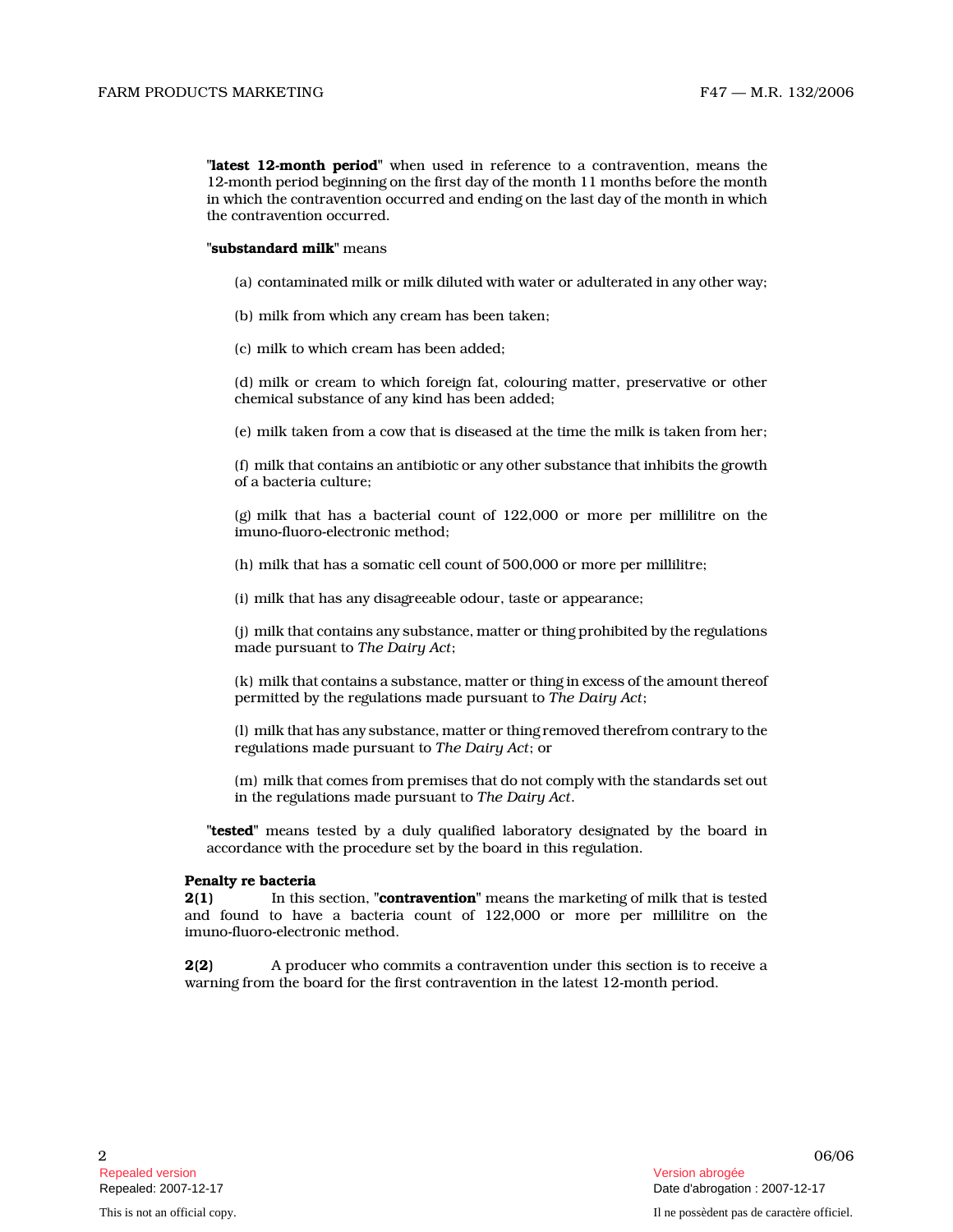2(3) A producer who commits more than one contravention in the latest 12-month period shall pay a penalty with respect to all milk marketed by the producer in the month in which the contravention occurs of

(a) \$3. per hectolitre if the contravention is the producer's second contravention in the latest 12-month period;

(b) \$4. per hectolitre if the contravention is the producer's third contravention in the latest 12-month period;

(c) \$5. per hectolitre if the contravention is the producer's fourth contravention in the latest 12-month period; and

(d) \$7. per hectolitre if the contravention is the producer's fifth contravention in the latest 12-month period.

2(4) Where a producer is liable to pay a penalty under clause (3)(d), milk pickups from that producer shall be suspended until two consecutive milk samples taken at least six days apart are tested and found to have a bacteria count which would not constitute a contravention.

#### Penalty re adulteration

**3(1)** In this section, "**contravention**" means the marketing of milk that is tested by the cryoscope method and found to have a freezing point of –0.505°C or higher.

3(2) A producer who commits a contravention under this section is to receive a warning from the board for the first contravention in the latest 12-month period.

3(3) A producer who commits more than one contravention in the latest 12-month period shall pay a penalty with respect to all milk marketed by the producer in the month in which the contravention occurs of

(a) \$3. per hectolitre if the contravention is the producer's second contravention in the latest 12-month period;

(b) \$4. per hectolitre if the contravention is the producer's third contravention in the latest 12-month period;

(c) \$5. per hectolitre if the contravention is the producer's fourth contravention in the latest 12-month period; and

(d) \$7. per hectolitre if the contravention is the producer's fifth contravention in the latest 12-month period.

3(4) Where a producer is liable to pay a penalty under clause (3)(d), milk pickups from that producer shall be suspended until two consecutive milk samples taken at least six days apart are tested and found to have a freezing point of less than  $-0.505^{\circ}$ C.

#### Penalty re premises

4(1) In this section, "**contravention**" means the marketing of milk that has been

(a) produced in premises that do not comply with The Dairy Act or regulations made under it; or

(b) handled with equipment that does not comply with The Dairy Act or regulations made under it.

4(2) A producer who commits a contravention in the latest 12-month period shall

3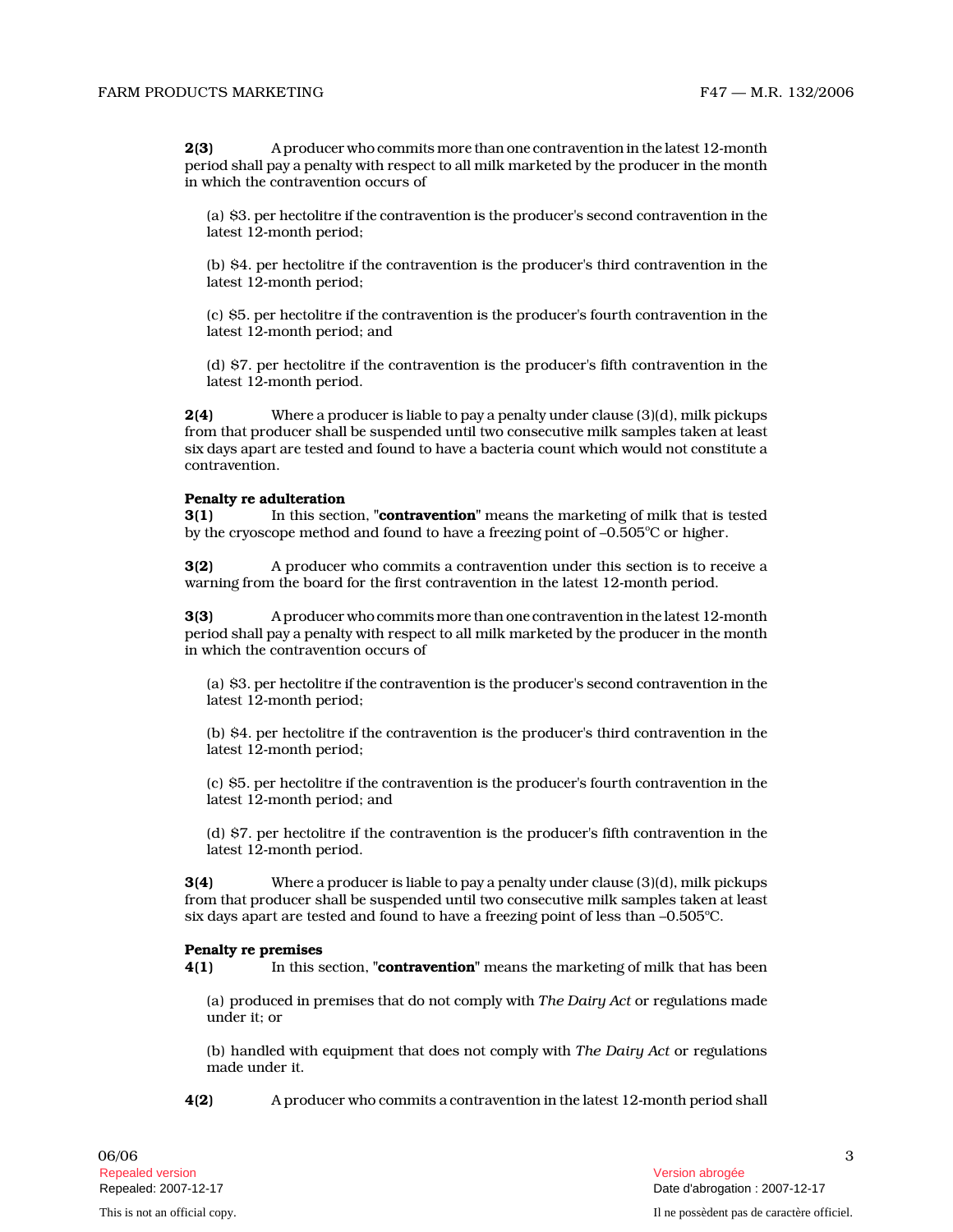pay a penalty with respect to all milk marketed by the producer in the month in which the contravention occurs of

(a) \$3. per hectolitre if the contravention is the producer's first contravention in the latest 12-month period;

(b) \$4. per hectolitre if the contravention is the producer's second contravention in the latest 12-month period;

(c) \$5. per hectolitre if the contravention is the producer's third contravention in the latest 12-month period; and

(d) \$7. per hectolitre if the contravention is the producer's fourth contravention in the latest 12-month period.

**4(3)** Where a producer is liable to pay a penalty under clause  $(2)(d)$ , milk pickups from that producer shall be suspended until the producer's premises and equipment are inspected by a dairy inspector appointed under The Dairy Act and found to comply with The Dairy Act and regulations made under it.

#### Penalty re somatic cell count

**5(1)** In this section, "**contravention**" means the marketing of milk that is tested and found to have a somatic cell count of 500,000 or more per millilitre.

5(2) A producer who commits a contravention under this section is to receive a warning from the board for the first contravention in the latest 12-month period.

5(3) A producer who commits more than one contravention in the latest 12-month period shall pay a penalty with respect to all milk marketed by the producer in the month in which the contravention occurs of

(a) \$3. per hectolitre if the contravention is the producer's second contravention in the latest 12-month period;

(b) \$4. per hectolitre if the contravention is the producer's third contravention in the latest 12-month period;

(c) \$5. per hectolitre if the contravention is the producer's fourth contravention in the latest 12-month period; and

(d) \$7. per hectolitre if the contravention is the producer's fifth contravention in the latest 12-month period.

5(4) Where a producer is liable to pay a penalty under clause (3)(d), milk pickups from that producer shall be suspended until two consecutive milk samples taken at least six days apart are tested and found to have a somatic cell count of less than 500,000 per millilitre.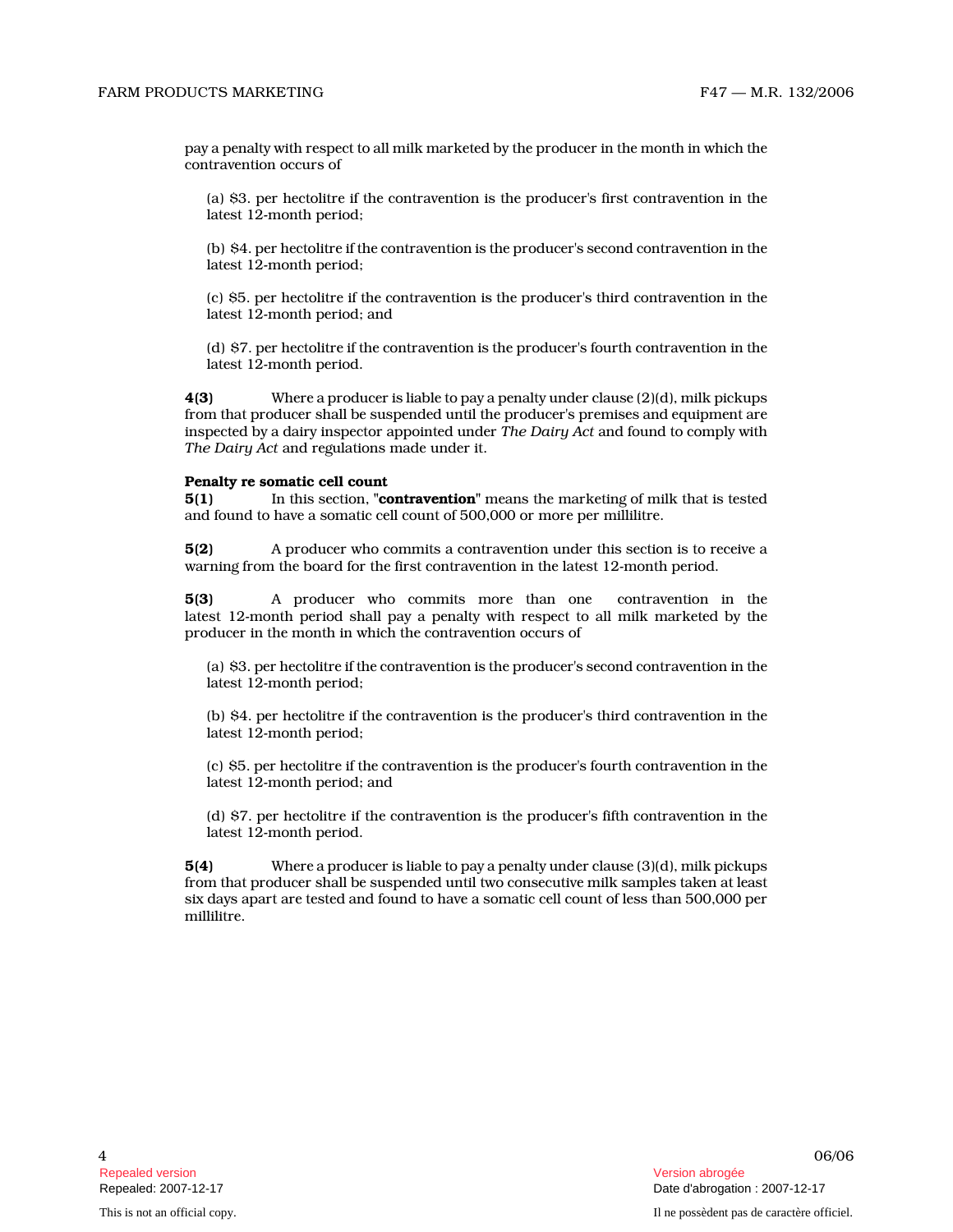### Penalty re antibiotics

6(1) The following definitions apply in this section.

"**contravention**" means the marketing of milk that is tested and found to contain an antibiotic substance or other substance that inhibits the growth of a bacteria culture.

"damaged milk" means all milk transported in a truck other than the milk of the contravening producer or producers.

6(2) A producer who commits a contravention shall pay a penalty as follows:

(a) where a truckload of milk cannot be marketed because of a contravention under this section, the producer whose milk is found to be in contravention shall not be paid for his or her milk marketed on that day and, in additions, is liable to the board in an amount equal to the value of the damaged milk plus the cost, including transportation, dumping and other related costs, of disposing of all of the milk in that load;

(b) where more than one producer is liable under clause (a) in respect of the same truckload, each producer is liable in the same proportion that the producer's milk has to the volume of the damaged milk.

6(3) Where a producer becomes liable to pay a penalty under subsection (2) in respect of milk marketed in any month,

(a) the board shall give notice in writing, as soon as possible, to the producer of the penalty payable and the method of calculation of the penalty;

(b) the producer shall pay the penalty to the board on or before a date 90 days after the issue of the notice by the board;

(c) the board may,

(i) at any time deduct and retain the amount of the penalty from the proceeds of any daily quota sale due to the producer, and

(ii) at any time after the date referred to in clause (b), deduct and retain the amount of the penalty from money that the board receives from the sale of milk marketed by the producer; and

(d) interest at the rate set by the board from time to time shall be payable and collected on any amounts unpaid from the date referred to in clause (b).

#### Penalties under more than one section

Where a producer in a month commits contraventions under more than one section of this regulation, the producer shall pay the penalties for the contraventions under each section.

# Notification

8(1) Where a producer is liable to pay a penalty under section 2, 3, 4 or 5 of this regulation, the board shall notify the producer in writing within three days of the test results, stating the amount of the penalty and how it was calculated.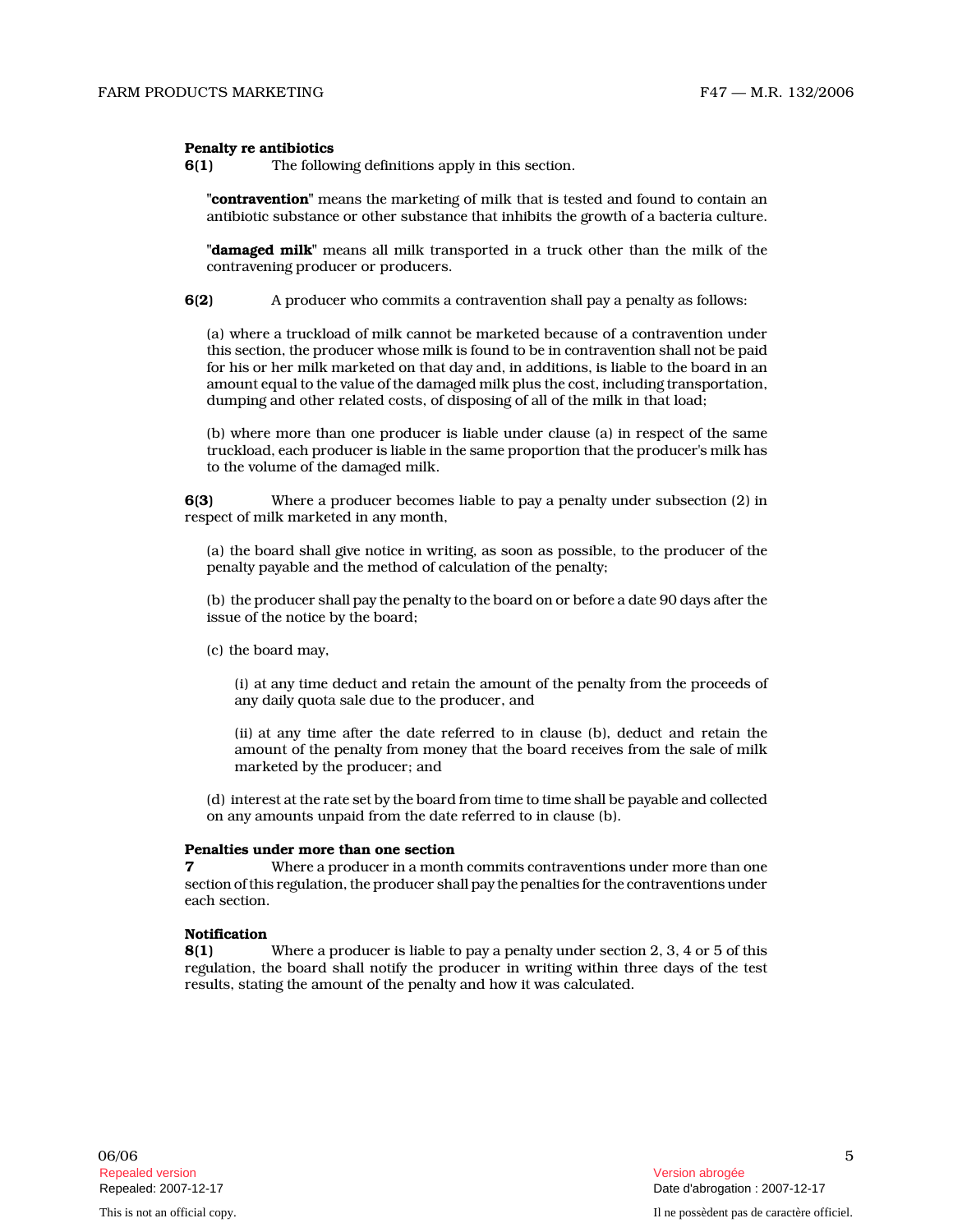8(2) Where a producer is liable to a suspension of milk pickup under section 2, 3, 4, or 5, the board shall notify the producer in writing withing three days of the test results and suspension shall be effective as of the sixth day of the month that the notification is given.

## Due date for penalties

9 A penalty under this regulation is due and payable by the producer to the board within seven days after the issue of the notice under section 8, and the amount of the penalty shall be deducted and retained from money that the board receives from the sale of milk marketed by the producer.

## Testing procedure

10(1) For the purpose of determining compliance with quality standards for bacteria, freezing point and somatic cell count, milk that is marketed by a producer will be tested on a regular basis.

10(2) The test results used for the purpose of determining a producer's compliance with quality standards for bacteria, freezing point and somatic cell count will be the average of all of the tests of that producer's milk in the month.

## Marketing of substandard milk

11(1) Despite the penalty provisions of this regulation, the board may at any time, without prior notice, refuse to pick up, accept or market milk from a producer if, based on reasonable grounds, the board is of the opinion that that milk is substandard milk or that milk will not be accepted for delivery by a processor or the marketing of that milk will not be in the public interest or health. The suspension of pickups shall continue until the board is satisfied that such producer's milk may reasonably be expected to comply with quality standards.

11(2) The board may cancel or suspend the registration or licence of a producer, or suspend, reduce or cancel, either on a temporary basis or on a permanent basis the daily quota of a producer if such producer repeatedly markets substandard milk to the board.

# Appeal

12(1) A producer may within five days of notice of penalty or suspension of pickup give written notice to the board of an appeal of the penalty or suspension of pickup. The board shall hear the appeal at the next duly scheduled meeting of the board. The appeal shall be held in accordance with the rules set out for hearings by the board.

12(2) The board may at the appeal hearing dismiss the appeal or waive or reduce a penalty or a suspension of pickup under this regulation if it is satisfied that it is appropriate to do so, considering any factors the board reasonably considers relevant including, but not limited to, the following:

- (a) public interest in a good quality milk supply;
- (b) reasonable requirements of manufacturers and processors;
- (c) effects of the contravention on other milk producers;
- (d) any special circumstances of the contravention or the producer;